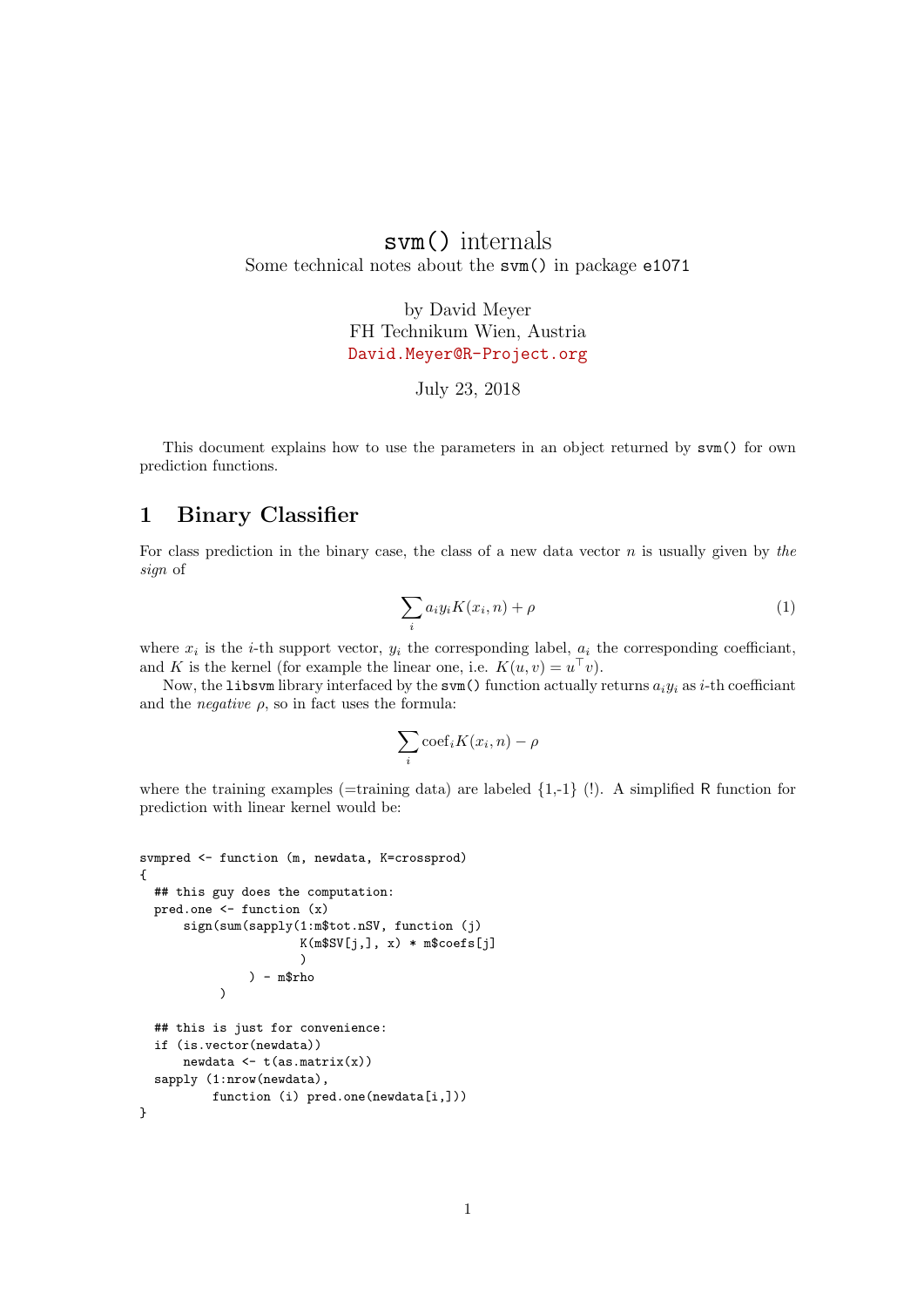where pred.one() does the actual prediction for one new data vector, the remainder is just a convenience for prediction of multiple new examples. It is easy to extend this to other kernels, just replace K() with the appropriate function (see the help page for the formulas used) and supply the additional constants.

As we will see in the next section, the multi-class prediction is more complicated, because the coefficiants of the diverse binary SVMs are stored in a compressed format.

## 2 Multiclass-classifier

To handle k classes,  $k > 2$ , svm() trains all binary subclassifiers (one-against-one-method) and then uses a voting mechanism to determine the actual class. Now, this means  $k(k-1)/2$  classifiers, hence in principle  $k(k-1)/2$  sets of SVs, coefficiants and rhos. These are stored in a compressed format:

1. Only one SV is stored in case it were used by several classifiers. The model\$SV-matrix is ordered by classes, and you find the starting indices by using nSV (number of SVs):

```
start <- c(1, cumsum(model$nSV))
start <- start[-length(start)]
```
sum(nSV) equals the total number of (distinct) SVs.

2. The coefficients of the SVs are stored in the model\$coefs-matrix, grouped by classes. Because the separating hyperplanes found by the SVM algorithm has SVs on both sides, you will have two sets of coefficients per binary classifier, and e.g., for 3 classes, you could build a block-matrix like this for the classifiers  $(i, j)$   $(i, j=$ class numbers):

|              | set $(0, 1)$ | set $(0, 2)$ |
|--------------|--------------|--------------|
| set $(1, 0)$ |              | set $(1, 2)$ |
| set $(2, 0)$ | set $(2, 1)$ |              |

where set(i, j) are the coefficients for the classifier  $(i,j)$ , lying on the side of class j. Because there are no entries for  $(i, i)$ , we can save the diagonal and shift up the lower triangular matrix to get

| set $(1,0)$ | set $(0,1)$   set $(0,2)$               |  |
|-------------|-----------------------------------------|--|
|             | set $(2,0)$   set $(2,1)$   set $(1,2)$ |  |

Each set  $(., j)$  has length  $nSV[j]$ , so of course, there will be some filling 0s in some sets. model\$coefs is the transposed of such a matrix, therefore for a data set with, say, 6 classes, you get 6-1=5 columns.

The coefficients of  $(i, j)$  start at model\$coefs[start[i],j] and those of  $(j, i)$  at model\$coefs[start[j],i-1].

3. The  $k(k-1)/2$  rhos are just linearly stored in the vector model\$rho.